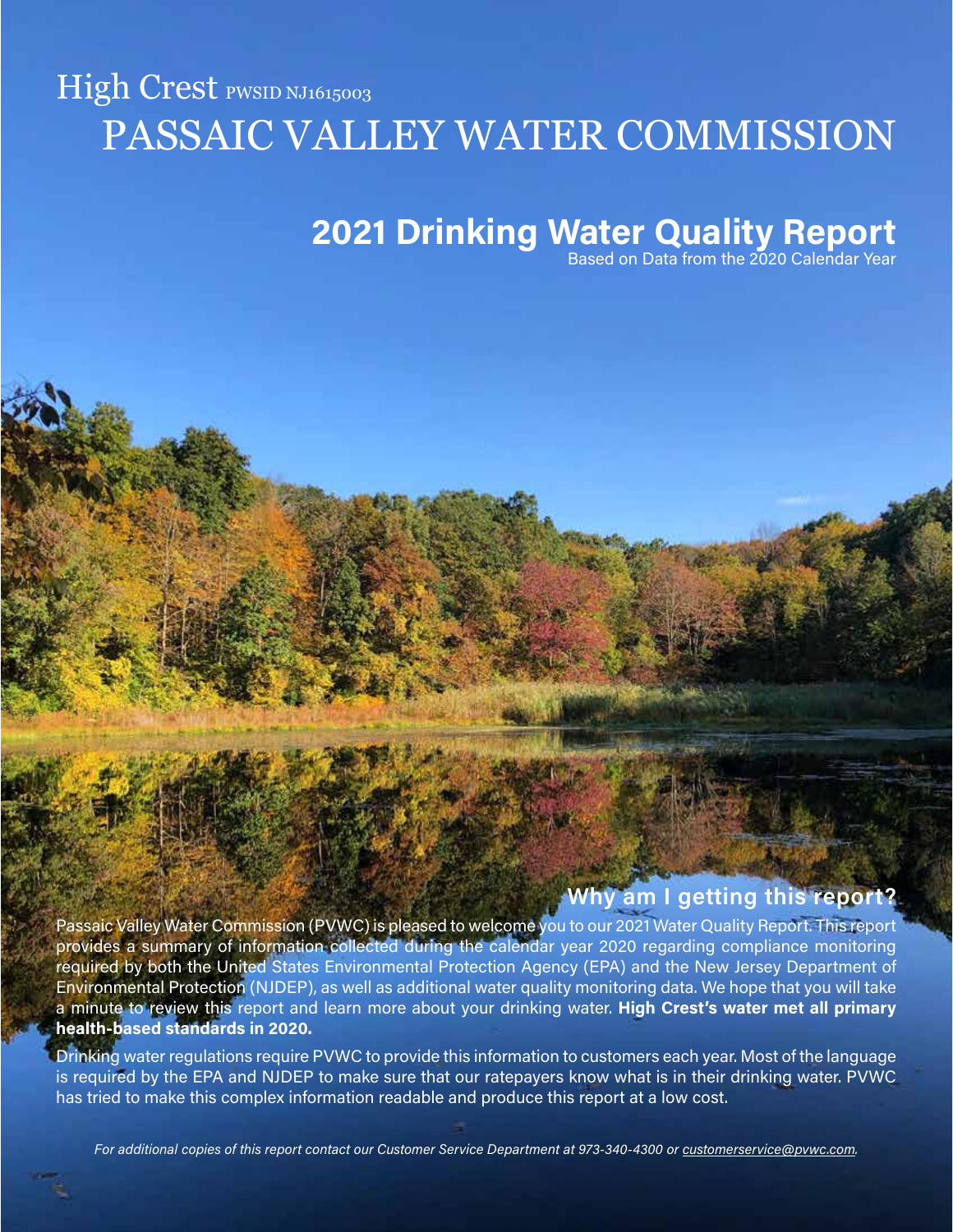## This report covers water quality for the High Crest Service Area in West Milford.

If your home or business is located in the High Crest Area of West Milford you are in PVWC's High Crest Service Area.

PVWC is a public drinking water supplier owned by the cities of Paterson, Clifton, and Passaic. PVWC also owns and operates the Post Brook Public Water System (PWS).

## Source Water and Treatment

PVWC purchases treated water from the Borough of Butler for distribution to the High Crest Community. Butler obtains their water from the 150-acre Kakeout Reservoir and treats it at the Butler WTP. Butler's treatment includes a conventional 4.0-million gallons per day system with polyaluminum chloride (PACl) and/or alum coagulation, pulsator clarification, and pressure filtration. Following clarification, sodium hydroxide is applied to the water to adjust the pH. Chlorine is then added to the treated water prior to the pressure filters. Orthophosphate is added to the filtered water for corrosion control, followed by chlorine before distribution. PVWC further adds chlorine immediately prior to the High Crest system to maintain a disinfectant residual in the distribution system.

## Source Water Assessment

NJDEP has prepared Source Water Assessment reports and summaries for all public water systems. The Source Water Assessment for the Butler Water System (PWSID # 1403001) can be obtained by accessing NJDEP's source water assessment web site at<http://www.nj.gov/dep/watersupply/swap/index.html>or by contacting NJDEP's Bureau of Safe Drinking Water at 609-292-5550 or [watersupply@dep.nj.gov.](mailto:watersupply@dep.nj.gov) If a system is rated highly susceptible for a contamination category, it does not mean a customer is – or will be – consuming contaminated water. The rating reflects the potential for contamination of a source water, not the existence of contamination. Public water systems are required to monitor for regulated contaminants, and to install treatment if any of those contaminants are detected at frequencies and concentrations above allowable levels.

The source water assessment performed on Butler's Kakeout Reservoir intake lists the following susceptibility ratings for a variety of contaminants that may be present in source waters:

| <b>Intake Susceptibility Ratings</b>                |                  |                  |                   |                                         |                                         |                      |       |                                                              |
|-----------------------------------------------------|------------------|------------------|-------------------|-----------------------------------------|-----------------------------------------|----------------------|-------|--------------------------------------------------------------|
| <b>Sources</b>                                      | <b>Pathogens</b> | <b>Nutrients</b> | <b>Pesticides</b> | <b>Volatile</b><br>Organic<br>Compounds | <b>Inorganic</b><br><b>Contaminants</b> | <b>Radionuclides</b> | Radon | <b>Disinfection</b><br><b>Byproduct</b><br><b>Precursors</b> |
| <b>Butler Water System</b><br>-Surface Water Intake | High             | Low              | ∟ow               | Medium                                  | Medium                                  | Low                  | Low   | High                                                         |

Pathogens: Disease-causing organisms such as bacteria, protozoa, and viruses, which may come from sewage treatment plants, septic systems, agricultural livestock operations and wildlife. Common sources are animal and human fecal wastes. These contaminants may be present in source water.

Nutrients: Compounds, minerals and elements that aid growth, which can be either naturally occurring or man-made. Examples include nitrogen and phosphorus.

Pesticides: Man-made chemicals used to control pests, weeds, and fungus. Common sources include manufacturing centers of pesticides, and where they are used in agricultural, industrial, commercial, and residential environments. Examples include herbicides such as atrazine, and insecticides such as chlordane.

Volatile Organic Compounds: Compounds containing carbon, including synthetic and volatile organic chemicals, which are products or by-products of industrial processes or petroleum production. They are typically used as solvents, degreasers, and gasoline components. These compounds may be present in source water as a result of releases from gas stations, fuel storage tanks, industrial facilities, stormwater runoff, and other sources. Examples include benzene, methyl tertiary butyl ether (MTBE), and vinyl chloride.

Inorganic Contaminants: Contaminants such as salts and metals, which can be naturally occurring or result from urban stormwater runoff, industrial or domestic wastewater discharges, oil and gas production, mining or farming. These contaminants may be present in source water.

Radionuclides: Radioactive substances that are both naturally occurring and man-made; may be present in source water naturally or as a result of oil and gas production and mining activities. Examples include radium, radon and uranium.

Radon: Colorless, odorless, cancer-causing gas that occurs naturally in the environment.

Disinfection By-product Precursors: A common source is naturally-occurring organic material in surface water. Disinfection by-products are formed when the disinfectants (usually chlorine ) used to kill pathogens react with dissolved organic material (DBP precursors) present in surface water.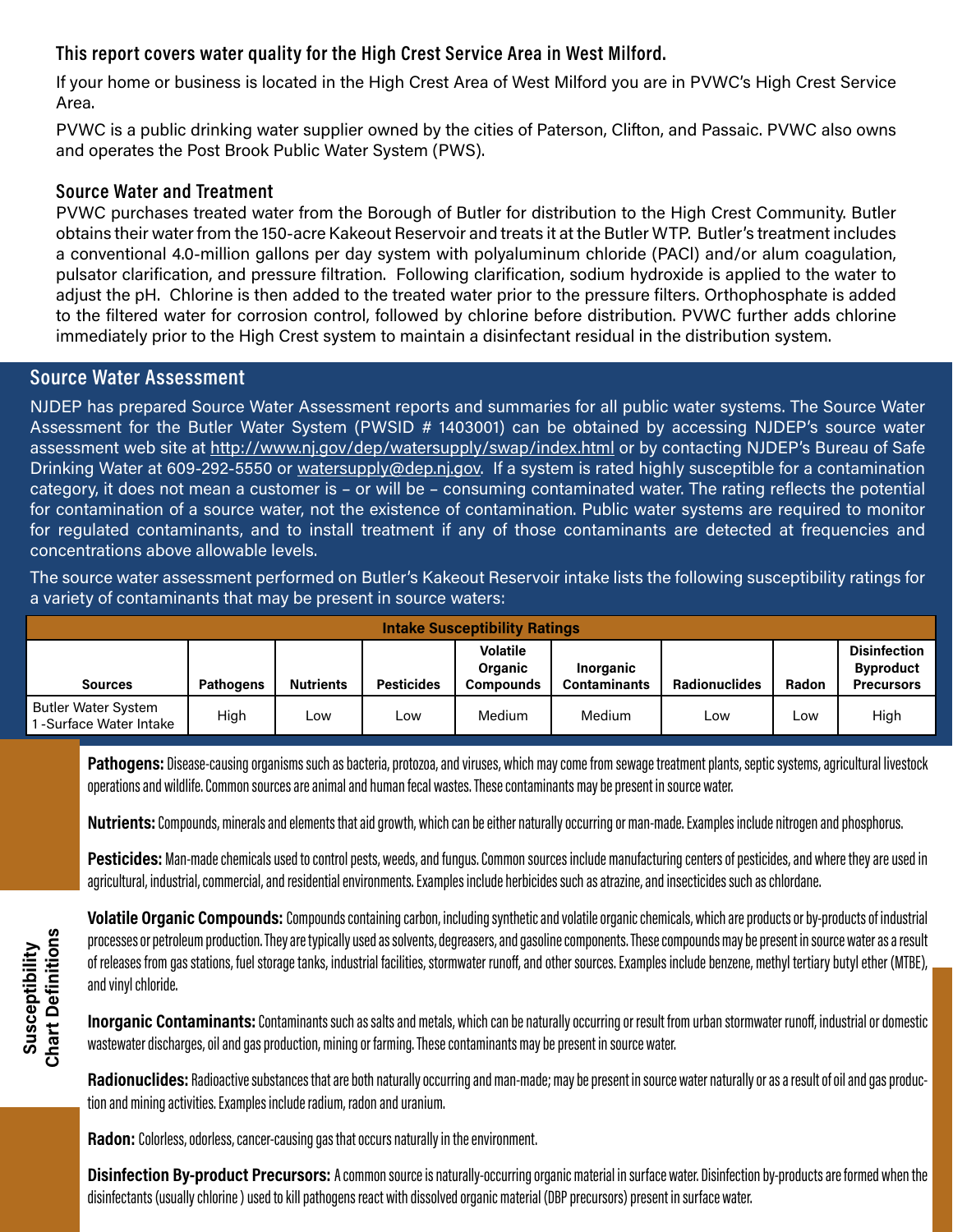## About This Report

In order to ensure that tap water is safe to drink, the Environmental Protection Agency (EPA) prescribes regulations that limit the amount of certain contaminants in water provided by public water systems. The NJ Department of Environmental Protection is charged with monitoring compliance with those limits by water providers in the state.

All drinking water, including bottled water, may be reasonably expected to contain at least small amounts of some contaminants. The presence of contaminants does not necessarily indicate that water poses a health risk. For more information about contaminants and potential health effects call the EPA's Safe Drinking Water Hotline at 800-426-4791 or visit [www.epa.gov/safewater](http://www.epa.gov/safewater).

The sources of drinking water, both tap and bottled, include surface sources such as rivers, streams, lakes, and reservoirs, and groundwater sources (wells). As water moves through the ground or over surfaces it dissolves naturally occurring minerals and, in some cases, radioactive material. Water can also pick up substances resulting from the presence of human or animal activity. Contaminants that may be present in the source water include:

Microbial- such as viruses and bacteria, which may come from sewage treatment plants, septic systems, agricultural livestock operations, pet waste, and wildlife.

Inorganic- salts and metals, which can occur naturally or result from urban storm runoff, industrial, or domestic wastewater discharges, oil and gas productions, mining, or farming.

Pesticides and Herbicides- from a variety of sources such as agriculture, stormwater runoff, and residential uses.

Organic Chemicals- both synthetic and volatile, which are by-products of industrial processes and petroleum production, and can also come from gas stations, urban stormwater runoff, and septic systems.

Radioactive- can be naturally occurring or can be the result of oil and gas production and mining activities.

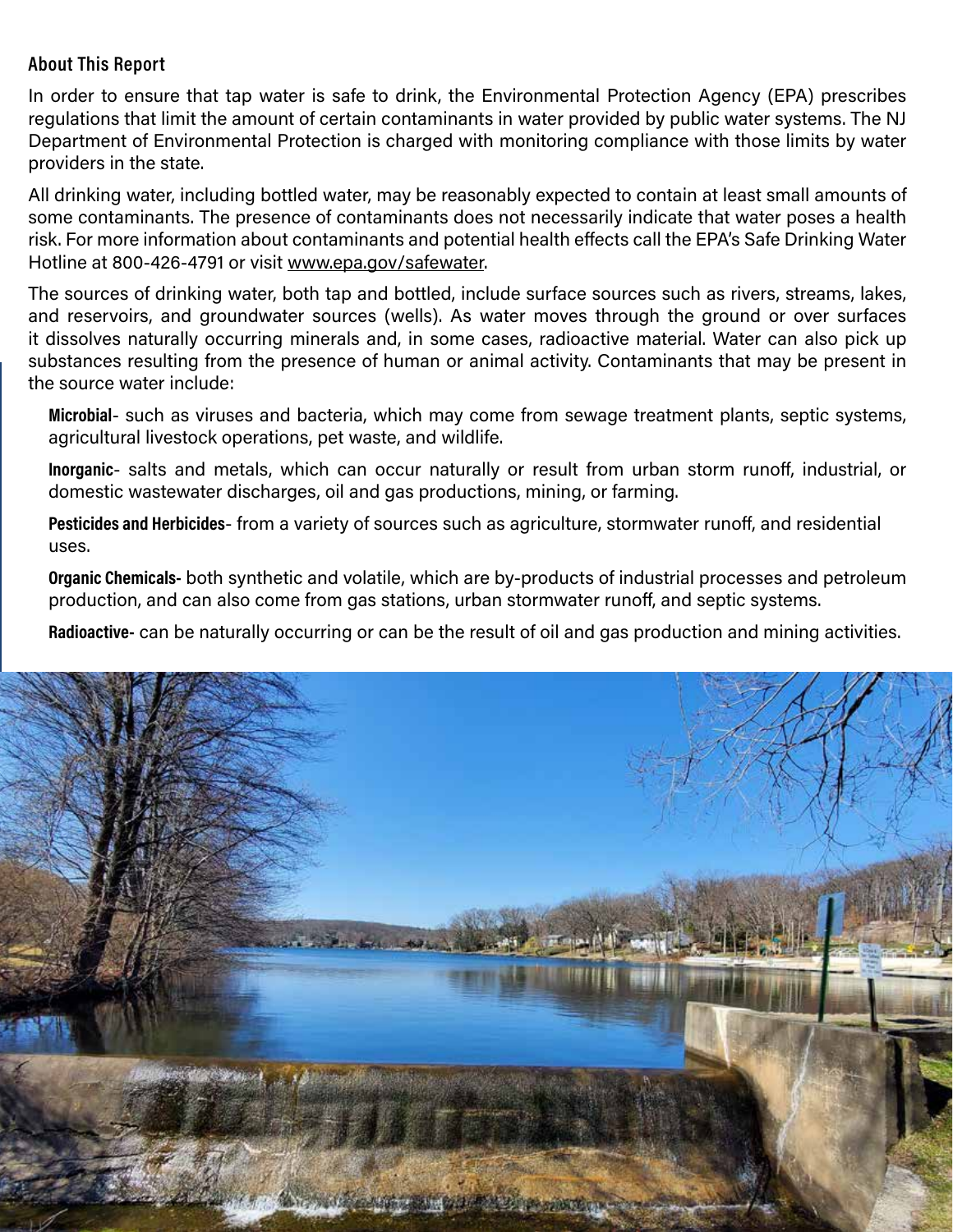## **Definitions**

Action Level (AL): The concentration of a contaminant which, if exceeded, triggers treatment or other requirements that a water system must follow.

Haloacetic Acids (HAAs): By-products of the treatment process that are formed when the disinfectant chlorine combines with organic matter in the source water. Since chlorine is important for disinfection, HAAs will be present, but they are monitored very closely by water utilities.

Parts Per Million (ppm) or Milligrams Per Liter (mg/L): A measure of the concentration of a substance in a given volume of water. One part per million corresponds to one penny in \$10,000.

Parts Per Billion (ppb) or Micrograms Per Liter (ug/L): An even finer measure of concentration. One part per billion corresponds to one penny in \$10,000,000.

Picocuries Per Liter (pCi/L): A measure of radioactivity.

Maximum Contaminant Level (MCL): The highest level of a contaminant that is allowed in drinking water. MCLs are set as close to the MCLGs as feasible, using the best available treatment technology.

Maximum Contaminant Level Goal (MCLG): The level of a contaminant in drinking water below which there is no known or expected risk to health. MCLGs allow for a margin of safety.

Maximum Residual Disinfectant Level (MRDL): The highest level of disinfectant allowed in drinking water. The addition of disinfectant is necessary for control of microbial contaminants.

Maximum Residual Disinfectant Level Goal (MRDLG): The level of a drinking water disinfectant below which there is no known or expected risk to health. MRDLGs do not reflect the benefits of the use of disinfectants to control microbial contaminants.

Nephelometric Turbidity Units (ntu): A measure of particles in water.

Recommended Upper Limit (RUL):The highest level of a constituent of drinking water that is recommended in order to protect aesthetic quality.

Total Trihalomethanes (TTHMs): By-products of the treatment process that are formed when the disinfectant chlorine combines with organic matter in the source water. Since chlorine is important for disinfection, TTHMs will be present, but they are monitored very closely by water utilities.

Treatment Technique (TT): A required process intended to reduce the level of a contaminant in drinking water.

## SPECIAL CONSIDERATIONS REGARDING CHILDREN, PREGNANT WOMEN, NURSING MOTHERS AND OTHERS

The contract of the state with the contract

Children may receive a slightly higher amount of a contaminant present in the water than do adults, on a body weight basis, because they may drink a greater amount of water per pound of body weight than do adults. For this reason, reproductive or developmental effects are used for calculating a drinking water standard if these effects occur at lower levels than other health effects of concern. If there is insufficient toxicity information for a chemical (for example, lack of data on reproductive or developmental effects), an extra uncertainty factor may be incorporated into the calculation of the drinking water standard, thus making the standard more stringent, to account for additional uncertainties regarding these effects. In the cases of lead and nitrate, effects on infants and children are the health endpoints upon which the standards are based.

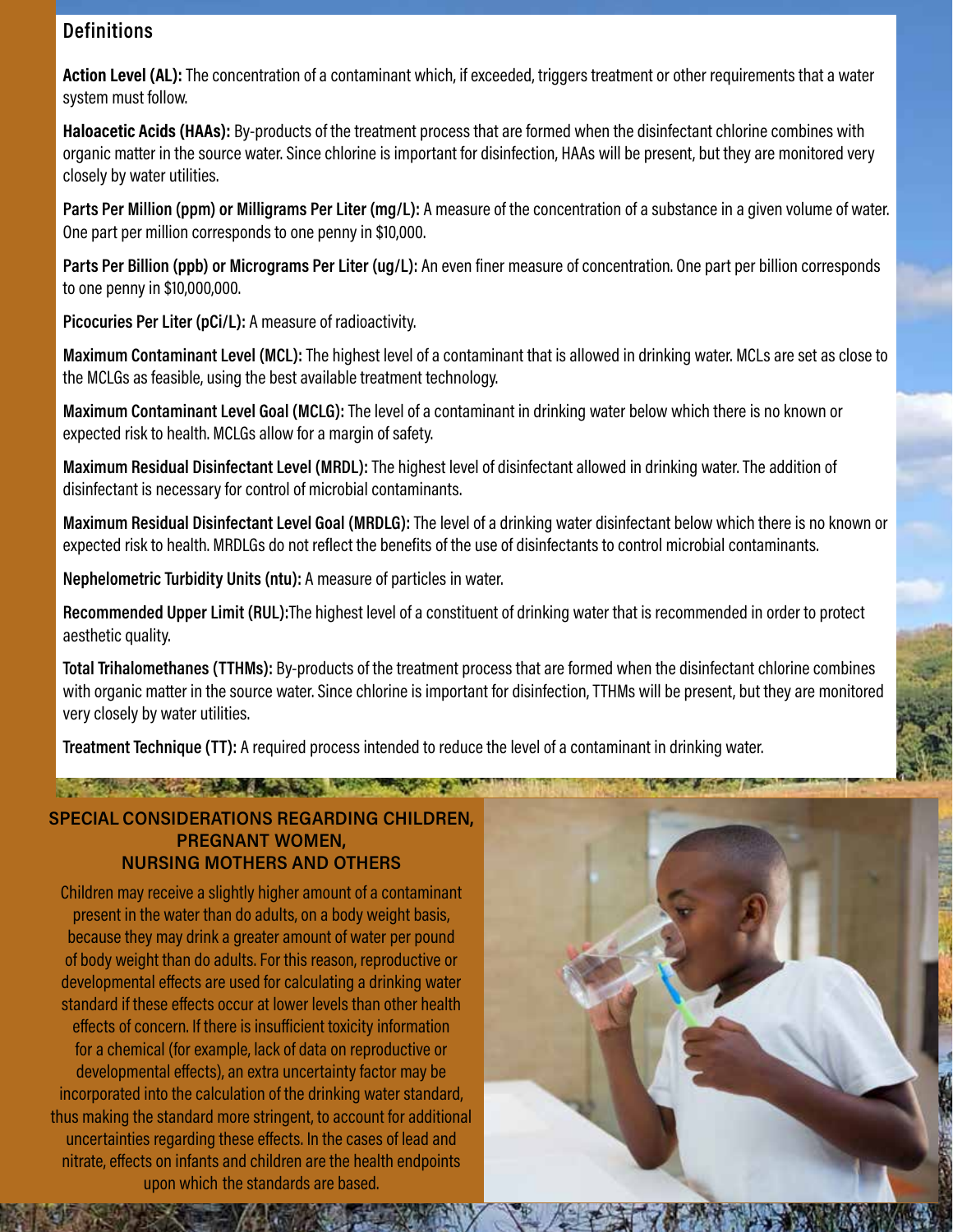## A Note to People with Special Health Concerns

Some people may be more vulnerable to contaminants in drinking water than the general population. Immunocompromised persons, such as persons with cancer undergoing chemotherapy, persons who have undergone organ transplants, people with HIV/AIDS or other immune system disorders, some elderly, and infants can be particularly at risk from infections. These people should seek advice about drinking water from their health care providers. EPA/CDC guidelines on appropriate means to reduce the risk of infection by Cryptosporidium and other microbial contaminants are available from the Safe Drinking Water Hotline at 800-426-4791.

|                                                                         |                |                                       | <b>2020 Water Quality Results- Table of Detected Contaminants</b>                                                                                                                                                                                                                                                                                                                                                                                         |                                                                                                   |            |  |
|-------------------------------------------------------------------------|----------------|---------------------------------------|-----------------------------------------------------------------------------------------------------------------------------------------------------------------------------------------------------------------------------------------------------------------------------------------------------------------------------------------------------------------------------------------------------------------------------------------------------------|---------------------------------------------------------------------------------------------------|------------|--|
|                                                                         |                |                                       | <b>High Crest PWSID NJ1615003</b>                                                                                                                                                                                                                                                                                                                                                                                                                         |                                                                                                   |            |  |
| <b>Regulated Contaminant</b>                                            | Goal<br>(MCLG) | <b>Highest Level</b><br>Allowed (MCL) | <b>Butler WTP</b><br>PWSID NJ1403001                                                                                                                                                                                                                                                                                                                                                                                                                      | <b>Source of Substance</b>                                                                        | Violation? |  |
| (units)                                                                 |                |                                       | <b>Treated Drinking Water at the Treatment Plant</b>                                                                                                                                                                                                                                                                                                                                                                                                      |                                                                                                   |            |  |
|                                                                         |                | Treatment                             |                                                                                                                                                                                                                                                                                                                                                                                                                                                           |                                                                                                   |            |  |
|                                                                         | <b>NA</b>      | Technique<br>$(TT) = 1 NTU$           | <b>Highest Level Detected</b><br>1.15                                                                                                                                                                                                                                                                                                                                                                                                                     |                                                                                                   |            |  |
|                                                                         | <b>NA</b>      | $TT = % of$                           |                                                                                                                                                                                                                                                                                                                                                                                                                                                           |                                                                                                   | <b>No</b>  |  |
|                                                                         |                | samples <0.3<br><b>NTU</b>            | Lowest Monthly Percentage of Samples<br><b>Meeting Turbidity Limits</b>                                                                                                                                                                                                                                                                                                                                                                                   |                                                                                                   |            |  |
| Turbidity (NTU)                                                         |                | (min 95%)                             | 99.05%                                                                                                                                                                                                                                                                                                                                                                                                                                                    | Soil run-off                                                                                      |            |  |
|                                                                         |                |                                       | Turbidity is a measure of the cloudiness of the water and is monitored as an indicator of water quality. High turbidity can limit the effectiveness of disinfectants.                                                                                                                                                                                                                                                                                     |                                                                                                   |            |  |
|                                                                         |                |                                       | <b>Inorganic Contaminants</b>                                                                                                                                                                                                                                                                                                                                                                                                                             |                                                                                                   |            |  |
| Barium (ppm)                                                            | 2              | $\overline{c}$                        | 0.0086                                                                                                                                                                                                                                                                                                                                                                                                                                                    | Discharge of drilling wastes;<br>discharge from metal refineries;<br>erosion of natural deposits. | No         |  |
| Chromium (ppb)                                                          | 100            | 100                                   | 0.52                                                                                                                                                                                                                                                                                                                                                                                                                                                      | Discharge from steel and pulp<br>mills                                                            | No.        |  |
| Nickel (ppb)                                                            | <b>NA</b>      | <b>NA</b>                             | 0.62                                                                                                                                                                                                                                                                                                                                                                                                                                                      | Erosion of natural deposits.                                                                      | No         |  |
|                                                                         |                |                                       | <b>Radiological Contaminants</b>                                                                                                                                                                                                                                                                                                                                                                                                                          |                                                                                                   |            |  |
| Gross Alpha (pCu/L)                                                     | 0              | 15                                    | 1.15<br>(2014 Data)                                                                                                                                                                                                                                                                                                                                                                                                                                       | Erosion of natural deposits.                                                                      | No         |  |
| Combined<br>Radium (pCi/L)                                              | 0              | 5                                     | 0.52<br>(2014 Data)                                                                                                                                                                                                                                                                                                                                                                                                                                       | Erosion of natural deposits.                                                                      | No         |  |
|                                                                         |                |                                       | Treated Drinking Water from Points throughout the Distribution System- High Crest PWSID NJ1615003                                                                                                                                                                                                                                                                                                                                                         |                                                                                                   |            |  |
|                                                                         |                |                                       | <b>Disinfection Residual</b>                                                                                                                                                                                                                                                                                                                                                                                                                              |                                                                                                   |            |  |
| Chlorine (ppm)                                                          | 4              | 4                                     | 0.58<br>highest running annual average<br>$(0.2 - 0.97)$                                                                                                                                                                                                                                                                                                                                                                                                  | Water additive used to control<br>microbes.                                                       | No         |  |
| <b>Disinfection Byproducts</b>                                          |                |                                       |                                                                                                                                                                                                                                                                                                                                                                                                                                                           |                                                                                                   |            |  |
| <b>Haloacetic Acids</b><br>[HAA5] (ppb)                                 | <b>NA</b>      | 60                                    | 31.9<br>highest running annual average at any one<br>location<br>$(21.8 - 33.6)$                                                                                                                                                                                                                                                                                                                                                                          | By-product of drinking water<br>disinfection                                                      | No         |  |
| <b>Total Trihalomethanes</b><br>[TTHM] (ppb)                            | <b>NA</b>      | 80                                    | 64.5<br>highest running annual average at any one<br>location<br>$(43.2 - 81.4)$                                                                                                                                                                                                                                                                                                                                                                          | By-product of drinking water<br>disinfection                                                      | <b>No</b>  |  |
| central nervous system and may have an increase risk of getting cancer. |                |                                       | Some people who drink water containing trihalomethanes in excess of the MCL over many years may experience problems with their liver, kidneys, or                                                                                                                                                                                                                                                                                                         |                                                                                                   |            |  |
|                                                                         |                |                                       | <b>Regulated at the Consumer Tap</b>                                                                                                                                                                                                                                                                                                                                                                                                                      |                                                                                                   |            |  |
| Copper (ppm)*                                                           | 1.3            | 1.3<br>(Action Level)                 | 0.06<br>90th percentile<br>(0 out of 11 samples exceeded Action Level)                                                                                                                                                                                                                                                                                                                                                                                    | Corrosion of household<br>plumbing systems                                                        | <b>No</b>  |  |
| Lead (ppb)*                                                             | 0              | 15<br>(Action Level)                  | 10.0<br>90th percentile<br>(1 out of 11 samples exceeded Action Level)                                                                                                                                                                                                                                                                                                                                                                                    | Corrosion of household<br>plumbing systems                                                        | No         |  |
|                                                                         |                |                                       | *Data is from the most recent sampling event in 2018. High Crest will sample again for Lead in Copper in 2021.<br>Infants and children who drink water containing lead in excess of the action level could experience delays in their physical or mental development. Children could show slight defi-<br>cits in attention span and learning abilities. Adults who drink the water over many years could develop kidney problems of high blood pressure. |                                                                                                   |            |  |

 $9.555$ 

**MARKET A**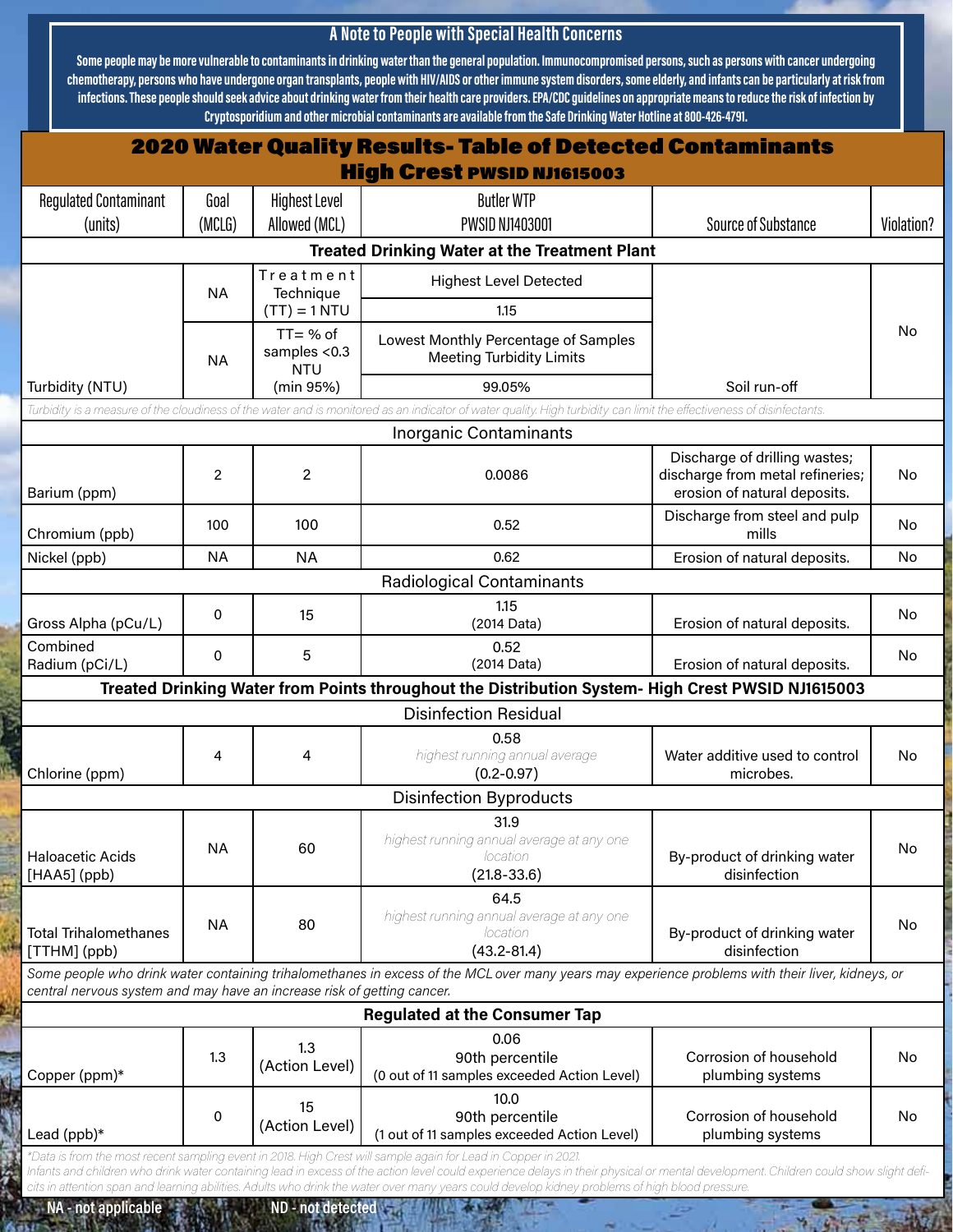The High Crest Public Water System incurred violations for exceeding the Total Trihalomethane (TTHM) Maximum Contaminant Level (MCL) during the 1st and 2nd quarters of 2019. Customers of the High Crest PWS were notified of the violations in the March and June 2019 mailings. PVWC has entered into an Administrative Consent Order (ACO) to address the remedial actions PVWC will take to maintain compliance with the TTHM MCL. TTHM levels in the High Crest Public Water System did not exceed the MCL in 2020.

| <b>Administrative Consent Order (ACO) Compliance Requirement</b>                                                                                                          |                                                                                                                                                                                                                                                                                                                                                                                                                                                            |                                                       |                                                                                                                                                                                                                                                                                                                                                                                                                                                                                                                                                                                                                                                                                                                                                                                           |                                                                                                                                                                                                                                                                  |  |  |
|---------------------------------------------------------------------------------------------------------------------------------------------------------------------------|------------------------------------------------------------------------------------------------------------------------------------------------------------------------------------------------------------------------------------------------------------------------------------------------------------------------------------------------------------------------------------------------------------------------------------------------------------|-------------------------------------------------------|-------------------------------------------------------------------------------------------------------------------------------------------------------------------------------------------------------------------------------------------------------------------------------------------------------------------------------------------------------------------------------------------------------------------------------------------------------------------------------------------------------------------------------------------------------------------------------------------------------------------------------------------------------------------------------------------------------------------------------------------------------------------------------------------|------------------------------------------------------------------------------------------------------------------------------------------------------------------------------------------------------------------------------------------------------------------|--|--|
| <b>Administrative</b><br><b>Consent Order</b><br>(ACO) Compliance<br>Requirement                                                                                          | <b>Explanation</b>                                                                                                                                                                                                                                                                                                                                                                                                                                         | Length                                                | <b>Steps Taken to Meet the</b><br><b>Compliance Requirement</b>                                                                                                                                                                                                                                                                                                                                                                                                                                                                                                                                                                                                                                                                                                                           | <b>Health Effects</b>                                                                                                                                                                                                                                            |  |  |
| Maximum<br><b>Contaminant Levels</b><br>(MCL) for Total<br><b>Trihalomethanes</b><br>(TTHM) of 80 ppb<br>(parts per billion)<br>and Haloacetic Acids<br>(HAA5) of 60 ppb. | The High Crest system is required<br>to monitor TTHM levels quarterly.<br>The system has exceeded the<br>TTHM MCL multiple times over<br>the course of several years.<br>HAA5 levels have consistently<br>remained below the MCLs.<br>A plan to construct system<br>modifications to meet and maintain<br>compliance with the TTHM MCL<br>was completed and approved<br>by NJDEP. Final plans have been<br>included in an Administrative<br>Consent Order. | The ACO requires<br>compliance by<br>October 1, 2021. | Water systems must monitor for<br>TTHMs and HAA5 quarterly and<br>calculate a running annual average<br>which must remain below the MCLs<br>of 80 ppb for TTHM and 60 ppb<br>for HAA5. We have executed an<br>Administrative Consent Order with<br>the NJDEP wherein PVWC will<br>construct and install a dedicated<br>water main to pump water from the<br>High Crest pump station into the<br>High Crest system's storage tanks,<br>where all water will be treated by<br>the existing storage tank spray<br>nozzle recirculation systems. This<br>will cause all water serving the<br>High Crest system to be treated by<br>aeration inside the storage tanks<br>prior to entering the High Crest<br>distribution system in order to meet<br>the TTHM MCL in the High Crest<br>system. | Some people<br>who drink water<br>containing<br>trihalomethanes in<br>excess of the MCL<br>over many years may<br>experience problems<br>with their liver,<br>kidneys, or central<br>nervous systems,<br>and may have an<br>increased risk of<br>getting cancer. |  |  |

| <b>2020 Water Quality Results- Table of Detected Secondary Parameters</b> |                                                                                     |        |                      |  |  |  |  |
|---------------------------------------------------------------------------|-------------------------------------------------------------------------------------|--------|----------------------|--|--|--|--|
|                                                                           | <b>Butler WTP</b><br>NJ<br><b>PWSID NJ1403001</b><br><b>Recommended Upper Limit</b> |        |                      |  |  |  |  |
| Contaminant                                                               | (RUL)                                                                               | Result | <b>RUL Achieved?</b> |  |  |  |  |
| <b>Treated Drinking Water at the Treatment Plant</b>                      |                                                                                     |        |                      |  |  |  |  |
| Alkalinity (ppm)                                                          | <b>NA</b>                                                                           | 30     | NA.                  |  |  |  |  |
| Aluminum (ppb)                                                            | 200                                                                                 | 96.1   | Yes                  |  |  |  |  |
| Chloride (ppm)                                                            | 250                                                                                 | 59.4   | <b>Yes</b>           |  |  |  |  |
| Hardness, CaCO <sub>3</sub> (ppm)                                         | 250                                                                                 | 48     | Yes                  |  |  |  |  |
| Iron (ppb)                                                                | 300                                                                                 | $100$  | Yes                  |  |  |  |  |
| Manganese (ppb)                                                           | 50                                                                                  | 2.24   | Yes                  |  |  |  |  |
| Odor (Threshold Odor Number)                                              | 3                                                                                   |        | <b>Yes</b>           |  |  |  |  |
| рH                                                                        | 6.5 to 8.5<br>(optimum range)                                                       | 6.55   | Yes                  |  |  |  |  |
| Sodium (ppm)                                                              | 50                                                                                  | 30.7   | <b>Yes</b>           |  |  |  |  |
| Sulfate (ppm)                                                             | 250                                                                                 | 8.67   | Yes                  |  |  |  |  |
| Total Dissolved Solids (ppm)                                              | 500                                                                                 | 129    | Yes                  |  |  |  |  |

#### **ADDITIONAL INFORMATIONAL RESOURCES**

PVWC website: www.pvwc.com end and provide the PVWC Customer Service Department: 973-340-4300<br>EPA Drinking Water website: www.epa.gov/safewater end and the EPA Safe Drinking Water Hotline: 800-426-4791 EPA Drinking Water website: www.epa.gov/safewater EPA Safe Drinking Water Hotline: 800-426-4791<br>NJDEP Water Supply website: www.nj.gov/dep/watersupply NJDEP Bureau of Safe Drinking Water: 609-292-5550 NJDEP Water Supply website: www.nj.gov/dep/watersupply MJDEP Bureau of Safe Drinking Water: 609-292-5550<br>American Water Works Association (AWWA) website: www.awwa.org AWWA New Jersey Section website: www.njawwa.org American Water Works Association (AWWA) website: www.awwa.org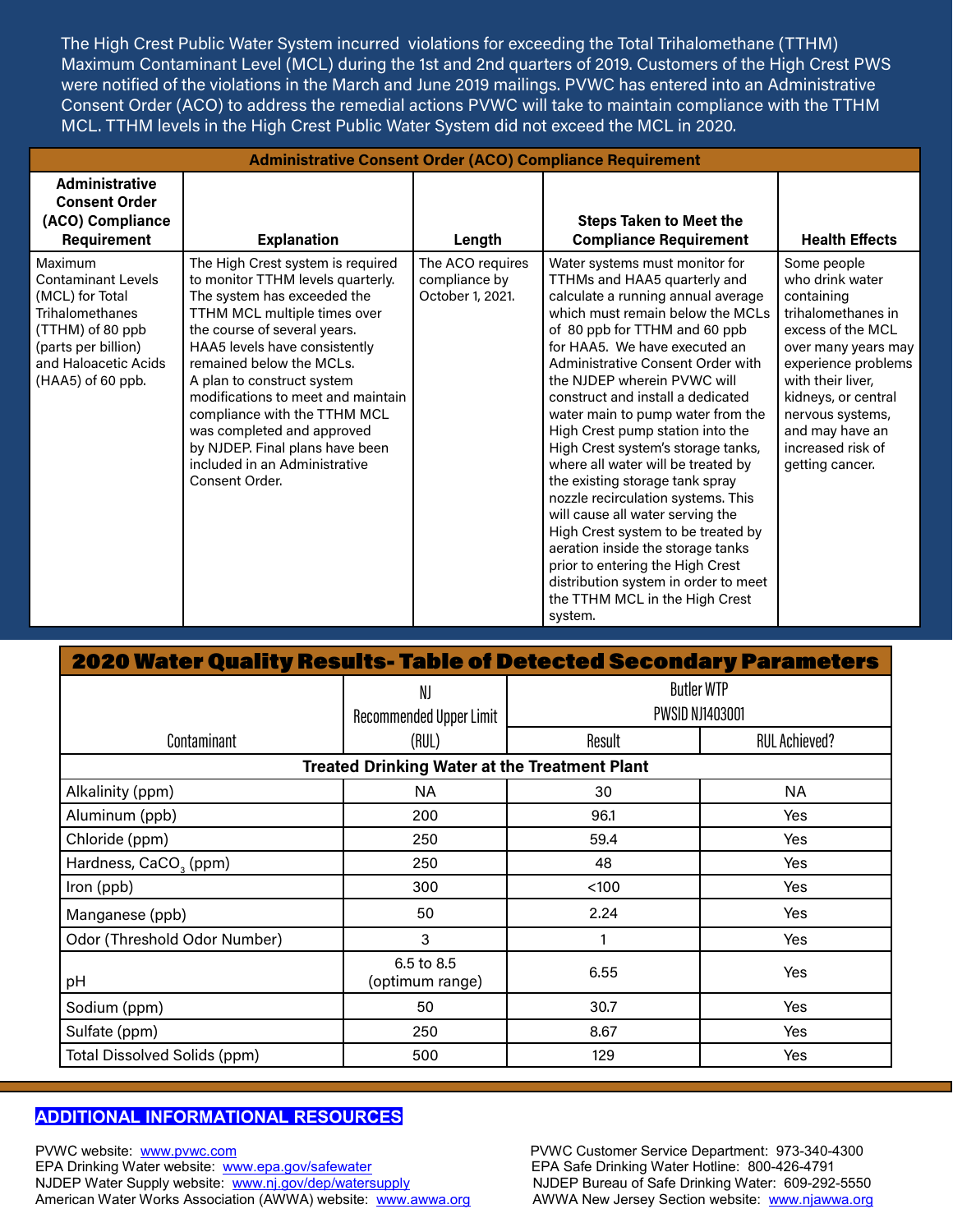#### Important Information About Lead In Your Drinking Water

If present, elevated levels of lead can cause serious health problems, especially for pregnant women and young children. Lead in drinking water is primarily from materials and components associated with service lines and home plumbing PVWC is responsible for providing high quality drinking water, but cannot control the variety of materials used in plumbing components. When your water has been sitting for several hours, you can minimize the potential for lead exposure by flushing your tap for 30 seconds to 2 minutes before using water for drinking or cooking. If you are concerned about lead in your water, you may wish to have your water tested. Information on lead in drinking water is available from the Safe Drinking Water Hotline or at [http://www.epa.gov/safewater/lead.](http://www.epa.gov/safewater/lead)

#### Health Effects of Lead

Lead can cause serious health problems if too much enters your body from drinking water. It can cause damage to the brain and kidneys, and can interfere with the production of red blood cells that carry oxygen to all parts of the body. The greatest risk of lead exposure is to infants, young children, and pregnant women. Scientists have linked the effects of lead on the brain with lowered IQ in children. Adults with kidney problems and high blood pressure can be affected by low levels of lead more than healthy adults. Lead is stored in the bones, and it can be released later in life. During pregnancy, the child receives lead from the mother's bones, which may affect brain development.

#### Sources of Lead

Lead is a common metal found in the environment. Drinking water is one possible source of lead exposure. The main sources of lead exposure are leadbased paint and lead-contaminated dust or soil, and some plumbing materials. Lead can also be found in certain types of pottery, pewter, brass plumbing fixtures, food, and cosmetics. Lead is found in some toys, some playground equipment, and some children's metal jewelry. Exposure in the work place and exposure from certain hobbies can also be sources (lead can be carried on clothing or shoes).

Lead is not present in the water supplied to you. When water has been in contact with pipes or plumbing that contains lead for several hours, the lead may enter the drinking water. This means the first water drawn from the tap in the morning, or later in the afternoon after returning from work or school, can contain fairly high levels of lead. Homes built before 1985 are more likely to have plumbing containing lead or lead solder. New homes may also have lead. Even brass faucets, fittings, and valves, including those advertised as "lead-free" may contain some lead.

#### Water Testing

Routinely homes known to contain lead service lines and/or plumbing components are monitored in PVWC's High Crest system. These houses represent a worst-case scenario for lead in water. Samples are collected after the water has been standing in the household plumbing for 6 hours or more.

A Lead and Copper Rule exceedance for lead occurs when more than 10 percent of these homes exceed the lead action level of 15 parts per billion.

In the most recent round of testing conducted by PVWC in 2018. 1 out of 11 homes exceeded the action level for lead.

#### FOR MORE INFORMATION

Contact us at 973-340-4300, [customerservice@pvwc.com](mailto:customerservice@pvwc.com) or visit our website at **[www.pvwc.com](http://www.pvwc.com)**. For more information on reducing lead exposure around your home/building and the health effects of lead, visit EPA's resources below, or contact your health care provider.

EPA's Safe Drinking Water Hotline: 800-426-4791

National Lead Information Center: 800-424-LEAD

EPA Website: [www.epa.gov/lead](http://www.epa.gov/lead)



#### How You Can Reduce Your Exposure to Lead

- 1. Run your water to flush out lead. Run your cold water for 30 seconds to 2 minutes or until it becomes cold or reaches a steady temperature before using it for drinking or cooking, if it hasn't been used for several hours. This flushes leadcontaining water from the pipes. Flushing usually uses less than one or two gallons of water and costs less than 30 cents per month.
- 2. Use cold water for cooking and preparing baby formula. Do not cook with or drink water from the hot water tap; lead dissolves more easily into hot water. Do not use water from the hot water tap to make baby formula.
- 3. Do not boil water to remove lead. Boiling water will not reduce lead.
- 4. Look for alternative sources or treatment of water. You may want to consider purchasing bottled water or a water filter. If purchasing a water filter, read the package to be sure the filter is approved to reduce lead. You can also contact NSF International at 800-NSF-8010 or visit their website at www.nsf.org for information on performance standards for water filters. Be sure to maintain and replace a filter device in accordance with the manufacturer's instructions to protect water quality.
- 5. Test your water for lead. Call PVWC at 973-340-4300 to find out how to get your water tested for lead, or for a list of local laboratories that are certified for testing lead.
- Get your child's blood tested. Contact your local health department or healthcare provider to find out how you can get your child tested for lead if you are concerned about exposure. Your family doctor or pediatrician can perform a blood test for lead and provide you with information about the health effects of lead.
- 7. Identify and replace plumbing fixtures containing lead.  $A$ licensed plumber can check to see if your home's plumbing contains lead solder, lead pipes, or pipe fittings that contain lead. Your local building/code department can provide you with information about building permit records that should contain the names of plumbing contractors who plumbed your home.
- 8. Find out whether your service line is made of lead. PVWC maintains records of PVWC-owned materials, such as service lines (water main to curb box), located in the distribution system. Contact our Customer Service Department at 973- 340-4300 for service line materials records.

You should also determine whether or not the service line that comes from the curb box to your home is made of lead. The best way to determine if the service line to your home is made of lead is by hiring a licensed plumber to inspect the line.